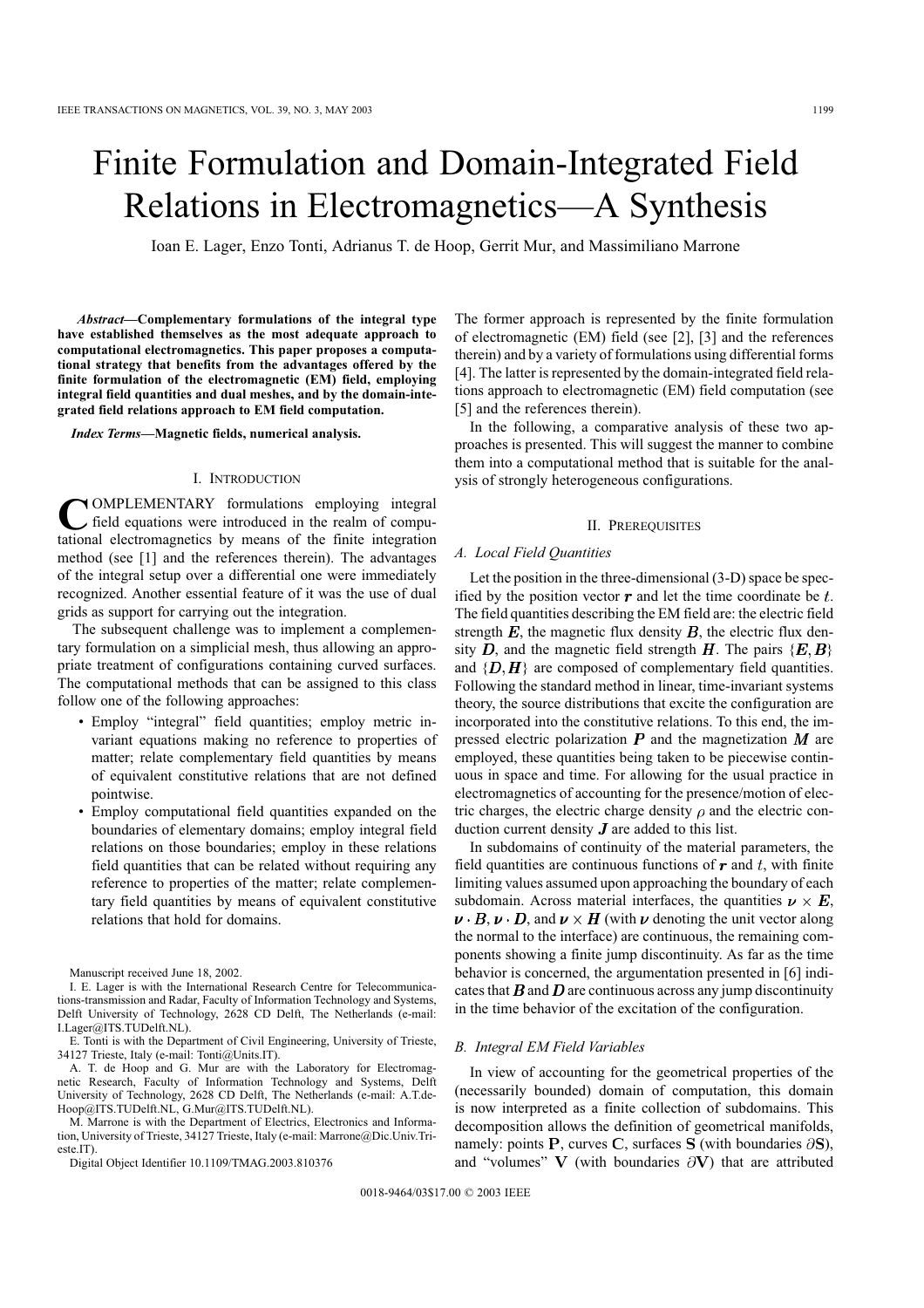TABLE I INTEGRAL EM FIELD VARIABLES AND THEIR CORRESPONDING FIELD QUANTITIES

| "Configuration" variables                                                                                                           | "Source" variables                                                                                                                          |
|-------------------------------------------------------------------------------------------------------------------------------------|---------------------------------------------------------------------------------------------------------------------------------------------|
| electric voltage impuls: $\mathcal{E} \leftrightarrow \int_{\mathbf{T}} dt \int_{\mathbf{C}} \mathbf{E} \cdot \boldsymbol{\tau} dL$ | electric flux: $\Psi \leftrightarrow \int_{\tilde{\mathbf{e}}} \mathbf{D} \cdot \mathbf{n} \, dA$                                           |
| magnetic flux: $\Phi \leftrightarrow \int_{\mathbf{S}} \mathbf{B} \cdot \mathbf{n} \, dA$                                           | magnetic voltage impuls: $\mathcal{F} \leftrightarrow \int_{\mathcal{F}} dt \int_{\mathcal{F}} \mathbf{H} \cdot \boldsymbol{\tau} dL$       |
|                                                                                                                                     | total electric charge: $\mathcal{Q}^c \leftrightarrow \int_{\tilde{\mathbf{M}}} \rho \, dV$                                                 |
|                                                                                                                                     | electric charge flow: $\mathcal{Q}^f \leftrightarrow \int_{\tilde{\mathbf{r}}} dt \int_{\tilde{\mathbf{e}}} \mathbf{J} \cdot \mathbf{n} dA$ |

either an inner or an outer orientation [2], [3]. Similarly, time instants **I** and time intervals **T** (with boundaries  $\partial$ **T** = {**I**<sup>+</sup>, **I**<sup>-</sup>}), that are also given an inner or an outer orientation, are defined. (For distinguishing between the two orientations, objects with an outer orientation will be marked with a tilde.)

With these choices, physical quantities are now associated with "space-time elements". The following set of integral electromagnetic field variables is introduced [2], [3]: the electric voltage impulse  $\mathcal{E}$ , the magnetic flux  $\Phi$ , the electric flux  $\Psi$ , the magnetic voltage impulse  $\mathcal F$ , the total electric charge  $\mathcal Q^c$ , and the electric charge flow  $\mathcal{Q}^f$ . The correspondence between integral electromagnetic field variables and local field quantities is indicated in Table I. In this table,  $n$  denotes the unit vector along the normal to a surface and  $\tau$  the unit vector along the tangent to a curve, their orientation being chosen in accordance to the inner/outer orientations of the relevant geometrical manifolds. Note that the labeling of the field variables as "configuration" and "source" variables goes back to [7, (pp. 4–5)]. Finally, based on [8, (pp. 33)], it is inferred that the *density* of an integral quantity associated with a space element with an inner or an outer orientation should, likewise, be endowed with an inner or an outer orientation.

# III. FINITE FORMULATION OF AN EM FIELD

In [2] and [3], a computational method that represents a consistent finite (as opposed to differential) model of the EM field was introduced. The philosophy of this method can be summarized as follows.

- Use global variables as main variables of physics; field quantities follow as densities and rates of global variables.
- Use configuration variables that are associated with space-time elements endowed with an inner orientation and source variables that are associated with space-time elements endowed with an outer orientation.
- Use field equations that relate global variables associated with a specified space-time element to global variables of the same kind, associated with its oriented boundary; these equations should be devoid of any notion of metric.
- Relate global variables of different kinds by means of constitutive relations, only.

Due to the particular manner in which configuration and source variables refer to space-time elements with inner and outer orientation, the application of this computational method calls in a natural manner for the use of dual meshes.

The following field equations are employed by the finite formulation of the EM field [2], [3]:

$$
\Phi[\partial \mathbf{V}, \mathbf{I}] = 0 \tag{1}
$$

$$
\mathcal{E}[\partial \mathbf{S}, \mathbf{T}] = \Phi[\mathbf{S}, \mathbf{I}^-] - \Phi[\mathbf{S}, \mathbf{I}^+]
$$
 (2)

$$
\Psi[\partial \mathbf{V}, \mathbf{I}] = \mathcal{Q}^c[\mathbf{V}, \mathbf{I}] \tag{3}
$$
\n
$$
\mathcal{L}[\partial \tilde{\mathbf{V}}, \tilde{\mathbf{I}}] = \mathcal{L}^c[\tilde{\mathbf{V}}, \tilde{\mathbf{I}}] = \mathcal{L}^c[\tilde{\mathbf{V}}, \tilde{\mathbf{I}}] = \mathcal{L}^c[\tilde{\mathbf{V}}, \tilde{\mathbf{I}}] = \mathcal{L}^c[\tilde{\mathbf{V}}, \tilde{\mathbf{I}}] = \mathcal{L}^c[\tilde{\mathbf{V}}, \tilde{\mathbf{I}}] = \mathcal{L}^c[\tilde{\mathbf{V}}, \tilde{\mathbf{I}}] = \mathcal{L}^c[\tilde{\mathbf{V}}, \tilde{\mathbf{I}}] = \mathcal{L}^c[\tilde{\mathbf{V}}, \tilde{\mathbf{I}}] = \mathcal{L}^c[\tilde{\mathbf{V}}, \tilde{\mathbf{I}}] = \mathcal{L}^c[\tilde{\mathbf{V}}, \tilde{\mathbf{I}}] = \mathcal{L}^c[\tilde{\mathbf{V}}, \tilde{\mathbf{I}}] = \mathcal{L}^c[\tilde{\mathbf{V}}, \tilde{\mathbf{I}}] = \mathcal{L}^c[\mathbf{V}, \tilde{\mathbf{I}}] = \mathcal{L}^c[\mathbf{V}, \tilde{\mathbf{I}}] = \mathcal{L}^c[\mathbf{V}, \tilde{\mathbf{I}}] = \mathcal{L}^c[\mathbf{V}, \tilde{\mathbf{I}}] = \mathcal{L}^c[\mathbf{V}, \tilde{\mathbf{I}}] = \mathcal{L}^c[\mathbf{V}, \tilde{\mathbf{I}}] = \mathcal{L}^c[\mathbf{V}, \tilde{\mathbf{I}}] = \mathcal{L}^c[\mathbf{V}, \tilde{\mathbf{I}}] = \mathcal{L}^c[\mathbf{V}, \tilde{\mathbf{I}}] = \mathcal{L}^c[\mathbf{V}, \tilde{\mathbf{I}}] = \mathcal{L}^c[\mathbf{V}, \tilde{\mathbf{I}}] = \mathcal{L}^c[\mathbf{V}, \tilde{\mathbf{I}}] = \mathcal{L}^c[\mathbf{V}, \tilde{\mathbf{I}}] = \mathcal{L}^c[\mathbf{V}, \tilde{\mathbf{
$$

$$
\mathcal{F}[\partial \dot{\mathbf{S}}, \dot{\mathbf{T}}] = \Psi[\dot{\mathbf{S}}, \dot{\mathbf{I}}^+] - \Psi[\dot{\mathbf{S}}, \dot{\mathbf{I}}^-] + \mathcal{Q}^f[\dot{\mathbf{S}}, \dot{\mathbf{T}}]. \tag{4}
$$

For accounting for constitutive properties, the cell method was proposed for Voronoy–Delaunay dual meshes in [2] and for barycentric dual meshes in [3]. The cell method was extended to nonhomogeneous configurations in [9].

#### IV. DOMAIN-INTEGRATED FIELD RELATIONS METHOD

The method was originally developed in the context of stationary and static magnetic fields [10]. It was designed explicitly for investigating configurations where a discontinuous constitutive behavior persists down to the scale where actual measurements are still feasible, a scale referred to as the mesoscopic one. (In a computational scheme, this scale corresponds to the mesh size of the spatial discretization.) For such strongly heterogeneous configurations, the property of global differentiability throughout the domain of computation is lost. Consequently, a computational scheme stemming from the field equations in differential form does not make sense anymore, and field relations in integral form must be called upon. It is, however, noted that the existence and the uniqueness of the solution of field problems can be proven rigorously for the standard EM field equations in differential form, only. This is reflected in the domain-integrated field relations being constructed such that in any subdomain where the field quantities are continuously differentiable with respect to the space coordinates, they are equivalent to the field equations in differential form. As for the representation of field quantities, it was required that components that remain continuous upon crossing material interfaces are employed exclusively. To this end, an expansion technique using consistently linear edge and face expansion functions was chosen. (For compensating their reduced computational efficiency, an alternative, efficient expansion strategy was presented in [5].)

This computational approach was applied to the analysis of configurations with a very high degree of inhomogeneity, demonstrating its accuracy and robustness. Its success in the case of static and stationary magnetic fields justified the quest for a time-domain counterpart of it. A first proposal in this sense was formulated in [6]. There, the field relations and the pertaining compatibility relations were formulated on the boundaries of arbitrary, bounded domains, that were later identified with the simplices in a simplicial decomposition of the domain of computation. Nevertheless, from a physical (and computational) point of view, it is more adequate to express the relevant relations using a combination of contour and surface integrals

Let  $D$  be a bounded domain with piecewise smooth boundary  $\partial \mathcal{D}$ . Let S be a simply connected subsurface of  $\partial \mathcal{D}$  with piecewise smooth boundary  $\partial S$ . Let **n** be the unit vector along the outward normal to  $\partial D$  and  $\tau$  be the unit vector along the tangent to  $\partial S$ , the orientation on  $\partial S$  and that of *n* being related by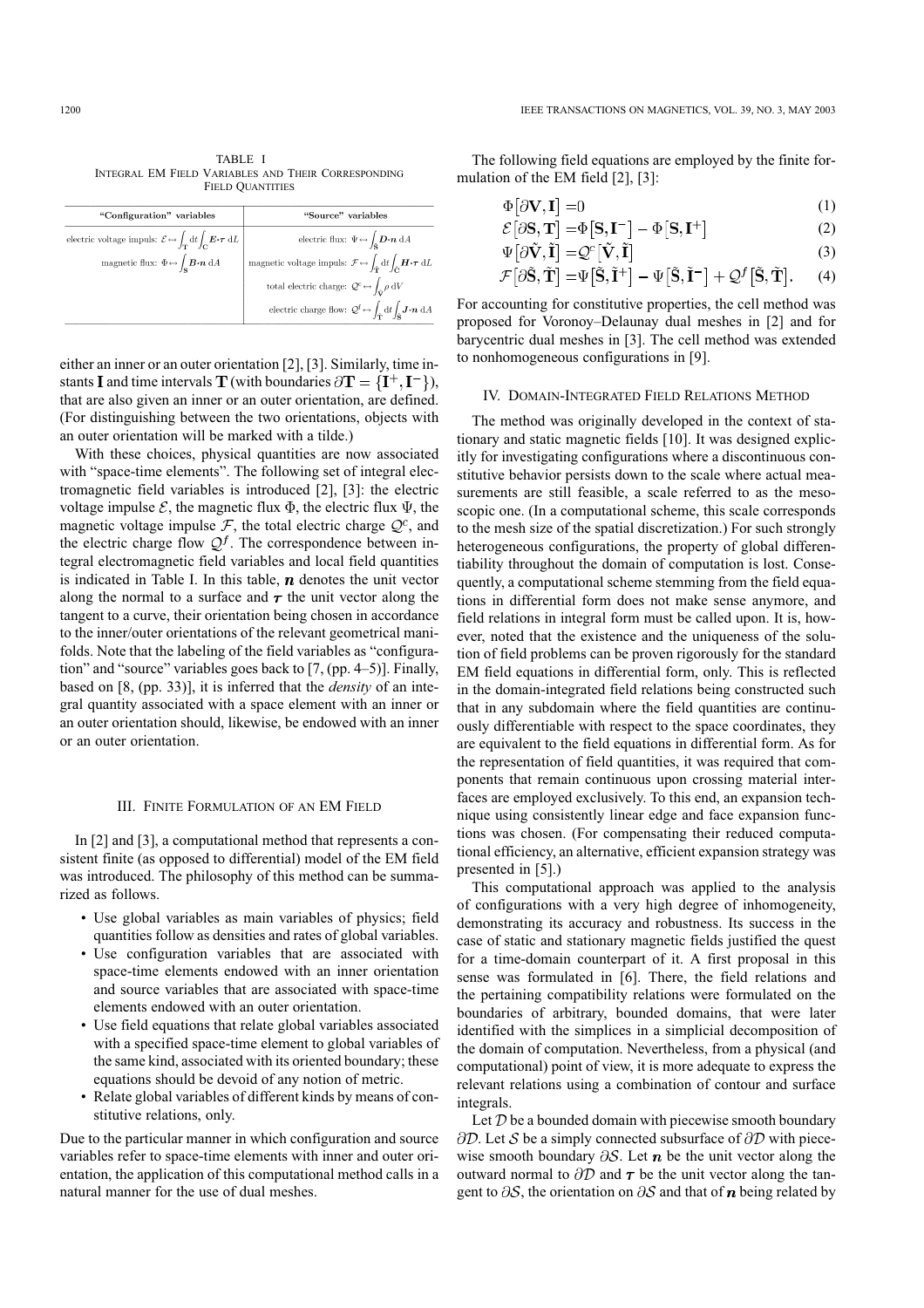means of the screw rule. Let  $T$  be a bounded time interval with boundary  $\partial \mathcal{T} = \{t_1, t_2\}$ . Then, the space-time integrated field relations read

$$
\int_{\partial S \times T} \boldsymbol{\tau} \cdot \boldsymbol{H}(\boldsymbol{r}, t) dL dt - \int_{S} \boldsymbol{n} \cdot \boldsymbol{D}(\boldsymbol{r}, t), dA \Big|_{\partial T} = 0 \quad (5)
$$

$$
\int_{\partial S \times T} \boldsymbol{\tau} \cdot \boldsymbol{E}(\boldsymbol{r}, t) dL dt + \int_{S} \boldsymbol{n} \cdot \boldsymbol{B}(\boldsymbol{r}, t), dA \Big|_{\partial T} = 0 \quad (6)
$$

while the space-time integrated compatibility relations are

$$
\int_{\partial \mathcal{D}} \boldsymbol{n} \cdot \boldsymbol{D}(\boldsymbol{r}, t) dA \Big|_{\partial \mathcal{T}} = 0 \tag{7}
$$

$$
\int_{\partial \mathcal{D}} \boldsymbol{n} \cdot \boldsymbol{B}(\boldsymbol{r}, t) dA \Big|_{\partial \mathcal{T}} = 0 \tag{8}
$$

where the notation stands for  $f(t) = f(t_2) - f(t_1)$ . Note that, unlike in the case of the formulation discussed in [6], (7) and (8) are true compatibility relations. For substantiating this, it is sufficient to observe that a summation of the contributions yielded by (5) and (6), when applied to any of the subsurfaces that compose the boundary  $\partial \mathcal{D}$ , yields automatically the conditions in  $(7)$  and  $(8)$ .

In a computational scheme, the domain  $D$  is identified with each of the simplicial cells  $C_m$   $(m = 1, \ldots, M)$  of the simplicial decomposition of the domain of computation, the surface  $S$ with any of the faces of the simplicial cell  $\mathcal{C}_m$  and  $\partial \mathcal{S}$  with the closed contour along the edges that enclose the relevant face. The interface boundary conditions then call for a spatial expansion of  $E$  and  $H$  in terms of consistently linear edge expansion functions and of  $D$  and  $B$  in terms of consistently linear face expansion functions, in conjunction with a linear interpolation on successive time intervals. As far as the source distributions are concerned,  $P$  and  $M$  are taken to be at most linearly varying in space and time in the interior of each cell.

For accounting for the constitutive properties, a procedure that is reminiscent of the method employed for stationary and static magnetic fields was proposed in [6]. This procedure minimizes the discrepancy in the stored electric and magnetic energies for the chosen (computational) field quantities. The main advantage of this approach is that electric and magnetic inhomogeneities that manifest themselves simultaneously can be accounted for. It also allows for employing the efficient normalization strategy, originally described in [5], that reduces the potential depreciation of the obtained accuracy due to round-off errors.

# V. COMPARATIVE ANALYSIS

The formulations described in Sections III and IV have some remarkable similarities.

- 1) The methods advocate the use of integral models of the electromagnetic field, the integration being carried out in both space and time.
- 2) Both methods employ a complete set of complementary field quantities.
- 3) Both methods compute quantities that are continuous across material interfaces, thus preventing possible detrimental round-off effects.

Notable differences between the two methods are as follows.

1) The main difference between the two methods concerns the approach to modeling the constitutive relations. These approaches aim at accommodating the choice for representing (integral) field quantities along lines and surfaces, only, with the fact that the constitutive properties of the matter always manifest themselves in a volume.

In the finite formulation of electromagnetic field, the field is taken to be uniform in regions of space assimilated to cells [2], [3] or micro-cells [9]. The uniformity condition amounts to assuming that the densities of field variables (assimilated to the local field quantities) are constant over the relevant domains.

In the case of the domain-integrated field relations method, following from the assumed mesoscopic structure of matter, the material parameters inside each cell may differ from the ones in any of the neighboring cells. Inside each cell, the material parameters are taken to be constant, while the field quantities themselves may vary. Since the field quantities were only defined on the boundaries of the simplicial cells, an extrapolation of these quantities into the interior of those cells is, thus, required. For the assumed simplicial decomposition, algebraic topology ensures the possibility to employ a consistently linear spatial expansion, based on the limiting values of the expanded quantities upon approaching nodes, edges and faces. The expansion coefficients of  $D$ are then related to those of  $E$  and  $P$ , and the expansion coefficients of  $\bf{B}$  are related to those of  $\bf{H}$  and  $\bf{M}$ , by taking the value of the relevant expansions upon approaching the nodes of the mesh via the interior of each cell. This approach allows for taking into account electric and magnetic inhomogeneities that manifest themselves simultaneously.

- 2) The distinction made in the finite formulation of the EM field between "configuration" and "source" variables, corroborated with the choice for inner and outer orientations of the space-time elements, calls, naturally, upon the use of dual grids. The domain-integrated field relations method makes no distinction between field quantities, as long as integral relations are satisfied exactly and interface boundary conditions are enforced. For meeting these requirements, the use of a simplicial mesh suffices.
- 3) As far as the computational aspects are concerned, the application of the finite formulation results in a square system of linear, algebraic equations.

For the kind of configuration considered above, the domain-integrated field relations method does so, as well. However, this method allows for more general variations of material parameters and source distributions in each cell. In such cases, a minimization of an energy type of norm yields an overdetermined system, the solution of which is computed in the least-squares sense. From a computational point of view, this fact will not influence too much the efficiency of the algorithm, the matrix-matrix multiplications involved by the least-squares solution being carried out at simplicial cell level. However, it can be argued that this approach to solving the system results